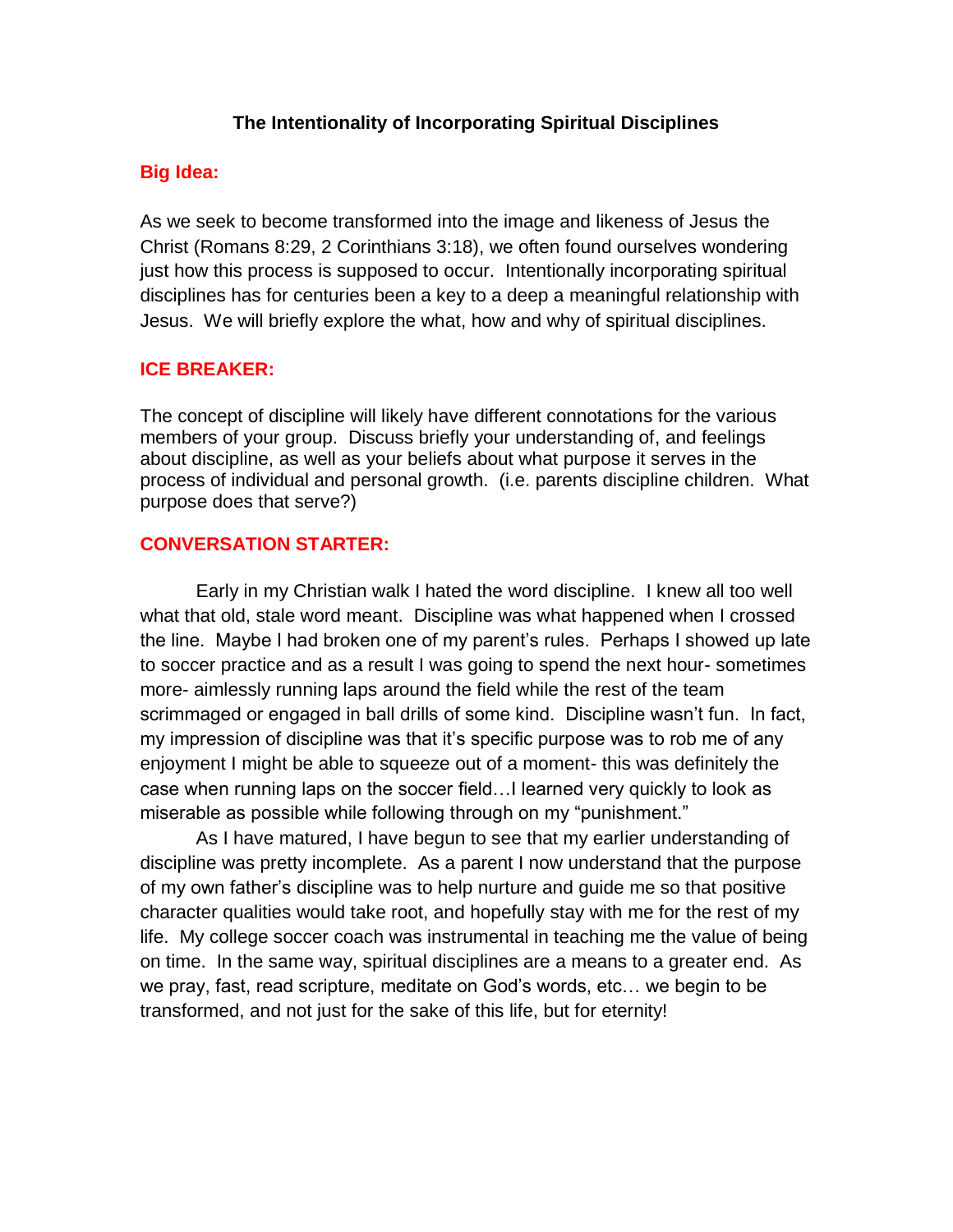# **THINK:**

- 1. Are there any activities in which you place so much value, they find themselves on your calendar on a weekly or even daily basis?
- 2. What is the value of creating a routine at work? At home? For your recreational activities?
- 3. Is there a value that you can perceive in dedicating time to intentionally interacting with God through Bible study, prayer, fasting, meditation, etc..?
- 4. Are you setting aside time to be intentional in your relationship with God? Or said another way, is your relationship with God based on more than just spontaneous encounters?

# **EXAMINE:**

Let's take the remaining time as a group to briefly examine the spiritual disciplines that have already been mentioned in this study.

We will look at prayer and fasting together, since in scripture they are often addressed this way. Read Matthew 6:5, 6:16, and 6:18, and Acts 13:2, 13:3, and 14:23 to answer the following questions:

- 1. In Matthew 6:5 and 6:16, Jesus begins his instructions about both prayer and fasting with the word "when." What can we safely assume (in other words, if Jesus had used the word "if" instead of "when" how would it change the meaning of his words to us?)?
- 2. What can we assume from Jesus discussion about engaging in prayer/fasting publicly vs. privately?
- 3. Look at the three passages in Acts. Prayer and fasting precede the making of important decisions in each of these verses. What can we take away here?

We will also examine the reading of scripture and meditation on the words of God together. Read Joshua 1:8 (we could also look at numerous Psalms about meditation). Read also 2 Timothy 3:16.

4. Would it be fair to say that God desired Joshua to encounter Him in the scriptures on a daily basis?

5. Based upon what you know, what is the difference between reading scripture and meditating on scripture?

6. What does Paul tell Timothy that scripture is good/useful for? How does this apply to us?

7. What value do these two passages place on continually and intentionally encountering God through the words of scripture?